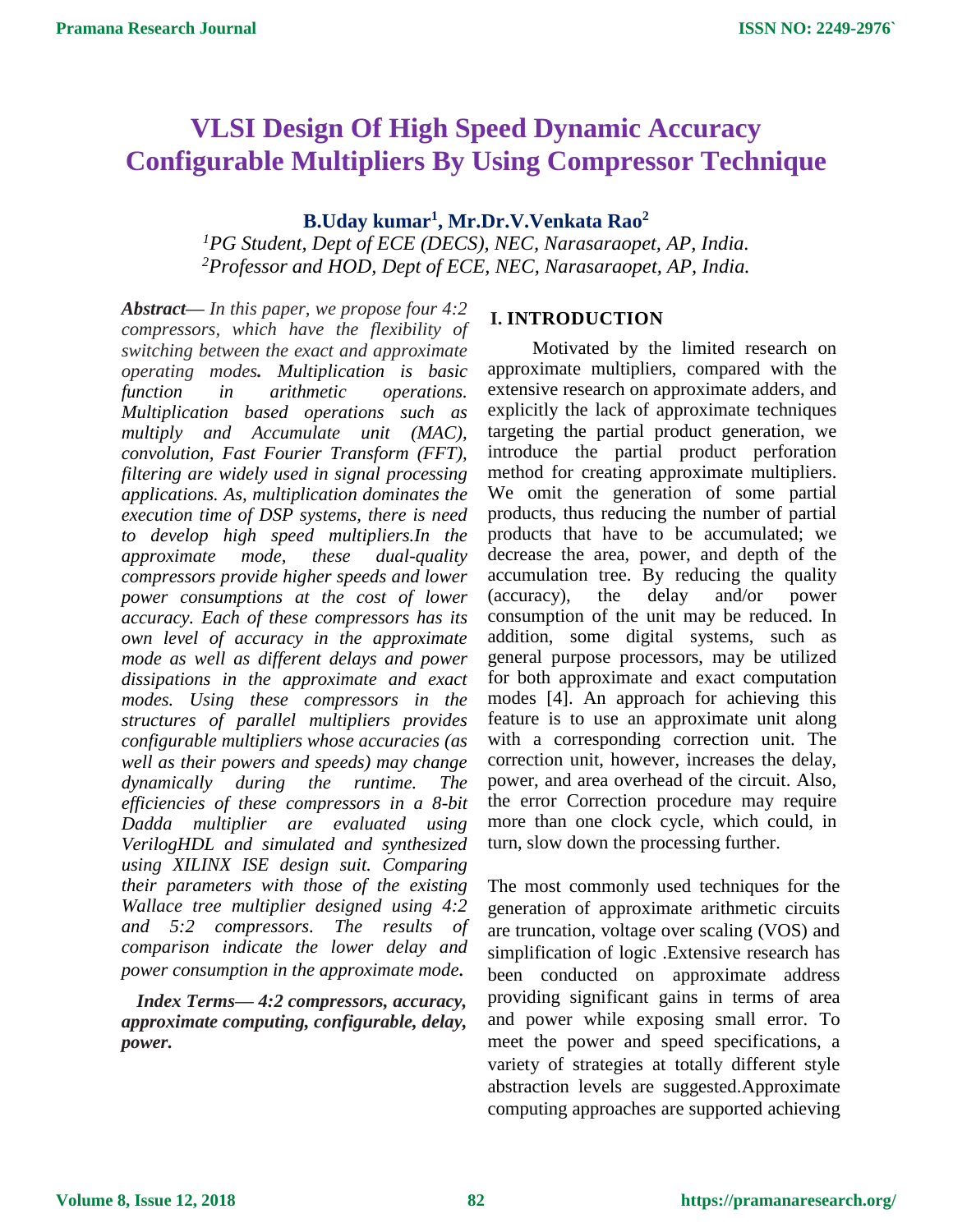the target specifications at the value of configurable parallel multipliers. reducing the computation accuracy [4].The approach is also used for applications wherever there's not a singular answer and/or a group of answers close to the correct result are often thought-about acceptable [5]. These applications include multimedia system process, machine learning, signal process, and different error resilient computations. Approximate arithmetic units are primarily based on the simplification of the arithmetic units circuits [6]. There are several previous works that specialize in approximate multipliers which give higher speeds and

Lower power consumptions at the value of lower accuracies. Almost, all of the projected approximate multipliers are primarily based on having a set level of accuracy throughout the runtime. The runtime accuracy re configurability, however, is taken into account as a helpful feature for providing totally different levels of quality of service throughout the system operation [6]–[8]. Here, by reducing the standard (accuracy), the delay and/or power consumption of the unit is also reduced. Additionally, some digital systems, like general purpose processors, are also utilized for each approximate and precise (Exact) computation modes [4].

An approach for achieving this feature is to use an approximate unit alongside a corresponding correction unit. The correction unit, however, will increase the delay, power, and space overhead of the circuit. Also, the error correction procedure could need more than one clock cycle (see [9]), that might, in turn, slow down the process additional. In this paper, we have a tendency to propose four dual-quality reconfigurable approximate 4:2 compressors, which give the flexibility of switching between the precise (Exact) and approximate operative modes during the runtime. The compressors are also utilized within the architectures of dynamic quality

The fundamental structures of the projected compressors consist of 2 components of approximate and supplementary. In the approximate mode, solely the approximate half is active whereas in the actual operative mode, the supplementary half alongside some parts of the approximate half is invoked.

The rest of this paper is organized as follows. In Section II, somepriorworksontheapproximatemultipliers arereviewed. Existing compressor are explained in Section III.Implementation of proposed compressors in 8-bit dadda multipliers is explained in section IV.Results and discussions are explained in chapter VI. Finally, thispaper is concluded in SectionVII.

# **II.LITERATURE SURVEY**

In [1], by modifying the Karnaugh map of a two  $\times$  two multiplier, AN approximate2 $\times$ 2 multiplier with a simpler structure has been projected. An inaccurate multiplier style strategy supported redesigning the multiplier into 2 multiplication and non-multiplication parts was introduced The multiplication half was constructed supported the traditional multipliers whereas the non-multiplication half was enforced in AN approximate structure with such as worth of error. It ought to be noted that each of the approaches given in [1] and [12] suffer from high relative errors.

In [10], a static section methodology (SSM) is given, that performs the multiplication operation on an mbit section ranging from the leading one little bit of the input operands wherever m is adequate to or bigger than  $n/2$ . Hence, an  $m \times m$  multiplier consumes a lot of less energy than other multiplier. Also, a dynamic vary un biased multiplier (DRUM) multiplier, that selects an mbit section, starting from the leading one little bit of the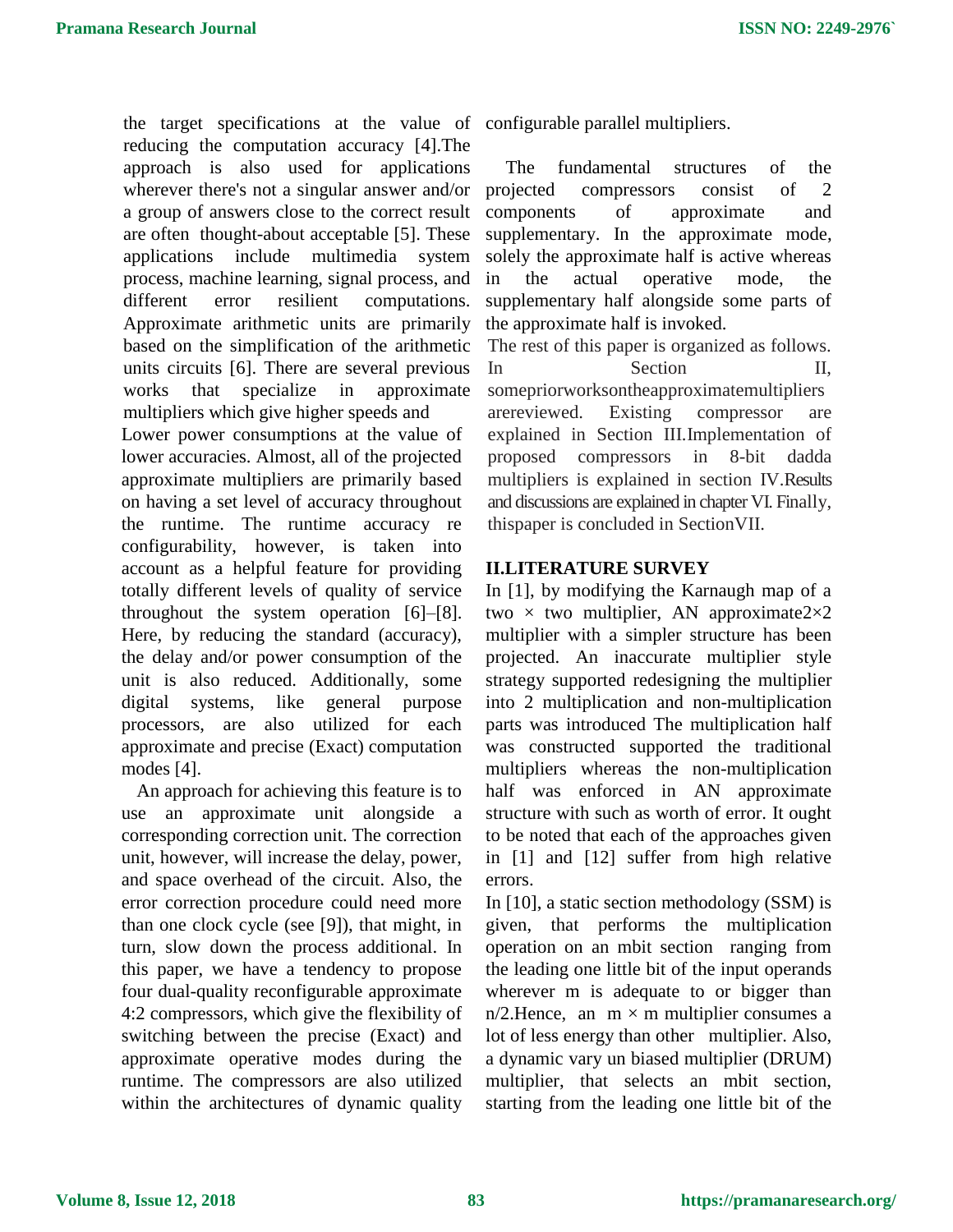input operands, and sets the least important little bit of the truncated values to "1," has been proposed in [11]. During this structure, the truncated values are multiplied and shifted to the left to come up with the ultimate output. Although, by exploiting smaller values for m, the structure of [11] provides higher accuracy styles than those of [10], its approach needs utilizing additional complicated electronic equipment.

In [15], a high accuracy approximate  $4\times4$ Wallace tree multiplier was projected. This multiplier utilized a 4:2 approximate counter resulting in delay and power reductions of the partial product stage of the 4×4 Wallace tree. During this paper, the proposed little multiplier was wont to type larger multipliers. Due to the array structure of this approximate multiplier, its delay was giant. Additionally, an EDC unit was urged to be used at the output of the approximate four  $\times$ four Wallace tree. The unit generated the precise output within the case of the exact operational mode. In [16], by proposing an approximate adder with a little carry propagation delay, the partial product reduction stage was sped up. During this paper, an OR-gate-based error reduction unit was additionally projected. In [17], a rounding based approximate multipliers (ROBA) has been projected that round the input operands into the closest exponent of 2. This way the multiplication operation became less complicated. It ought to be noticed that the error recovery unit (those in [1], [12], [15], and [16]) will increase the ability consumption and delay of the multiplier.



**Fig.1. Block diagram of 4:2 compressors.**



**Figure 2: Structure of the conventional 4:2 compressor.**

This means that accuracy configurable multipliers would have large delay and power overheads. In this paper, we propose compressors, which have the ability of switching between the approximate and exact modes with very small delay and power overheads.

## **III.EXISTING SYSTEM**

First, some background on the exact 4:2 compressor is presented. This type of compressor, shown schematically in Fig. 1, has four inputs  $(x1-x4)$  along with an input carry (Cin),and two outputs (sum and carry) along with an output Cout..The internal structure of an exact 4:2 compressor is composed of two serially connected full adders, as shown in Fig. 2.In this structure, the weights of all the inputs and the sum output are the same whereas the weights of the carry and Cout outputs are one binary bit position higher. The outputs sum, carry, and Cout are obtained from

sum=x1⊕x2⊕x3⊕x4⊕Cin (1) carry=(x1⊕x2⊕x3⊕x4)Cin+(x1⊕x2⊕x3⊕  $(x4)'x4$  (2) Cout= $(x1 \oplus x2)x3+(x1 \oplus x2)'x1$ . (3) The compressor 4:2 trees also has a regular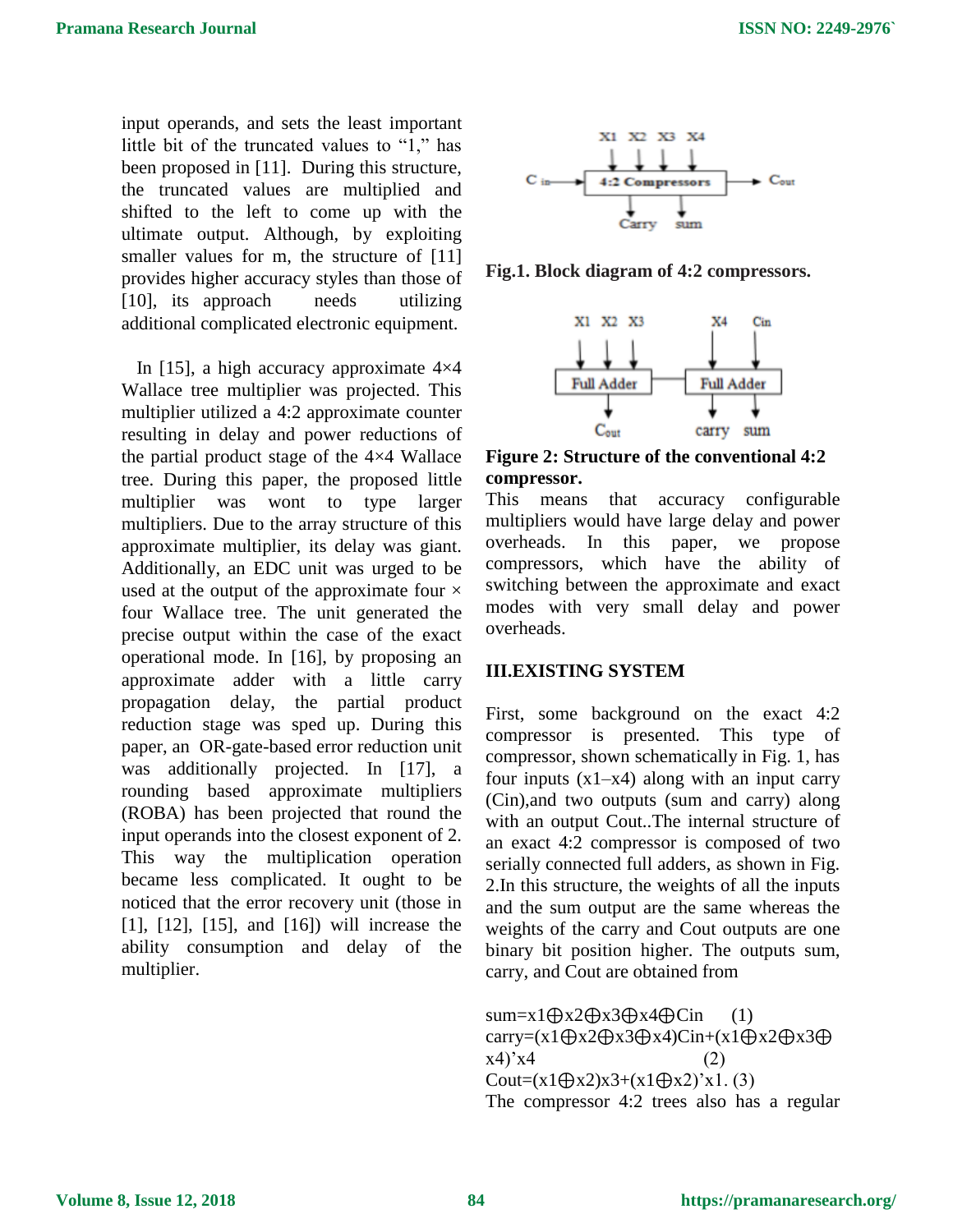structure and sums the partial products as a binary tree does, using 4:2 compressors instead of CSAs.



**Figure3. Dot diagram for an multiplier using exact 4:2 compressor**

## **IV .PROPOSED 4:2COMPRESSORS**

We present four dual-quality reconfigurable approximate 4:2 compressors, which provide the ability of switching between the exact and approximate operating modes during the runtime. The compressors may be utilized in the architectures of dynamic quality configurable parallel multipliers. The basic structures of the proposed compressors consist of two parts of approximate and supplementary. In the approximate mode, only the approximate part is active whereas in the exact operating mode, the supplementary part along with some components of the approximate part is invoked.



**Figure 4: Block diagram of the proposed** 

# **approximate4:2 compressors. The hachured box in the approximate part indicates the components, which are not shared between this and supplementary parts.**

The proposed DQ4:2Cs operate in two accuracy modes of approximate and exact. The general block diagram of the compressors is shown in Fig. 4. The diagram consists of two main components of approximate and supplementary. During the approximate mode, solely the approximate half is exploited while the supplementary half is power gated. During the exact in operation mode, the supplementary and a few components of the approximate components are utilized. Within the planned structure, to reduce the facility consumption and space, most of the components of the approximate half also are used through out the exact in operation mode. we have a tendency to use the facility gating technique to turn OFF the unused elements of the approximate half. Also note that, as is clear from Fig.4, within the precise in operation mode, tri-state buffers are utilized to disconnect the outputs of the approximate half from the first outputs. During this style, the shift between the approximate and precise in operation modes is quick. Thus, it provides us with the chance of designing parallel multipliers that are capable of shift between completely different accuracy levels throughout the runtime. Next, we discuss the main points of our four DQ4:2C's

#### **1) Structure 1 (DQ4:2C1):**

For the approximate a part of the first projected DQ4:2C structure, as shown in Fig. 5(a), the approximate output carry (i.e., carry) is directly connected to the input  $x4$  (carry = x4), and also, in an exceedingly similar approach, the approximate output add (i.e., sum) is directly connected to Fig. 5. (a) Approximate half and (b) overall structure of DQ4:2C2. Input  $x1$  (sum = x1). Within the approximate a part of this structure, the output Cout is neglected. whereas the approximate a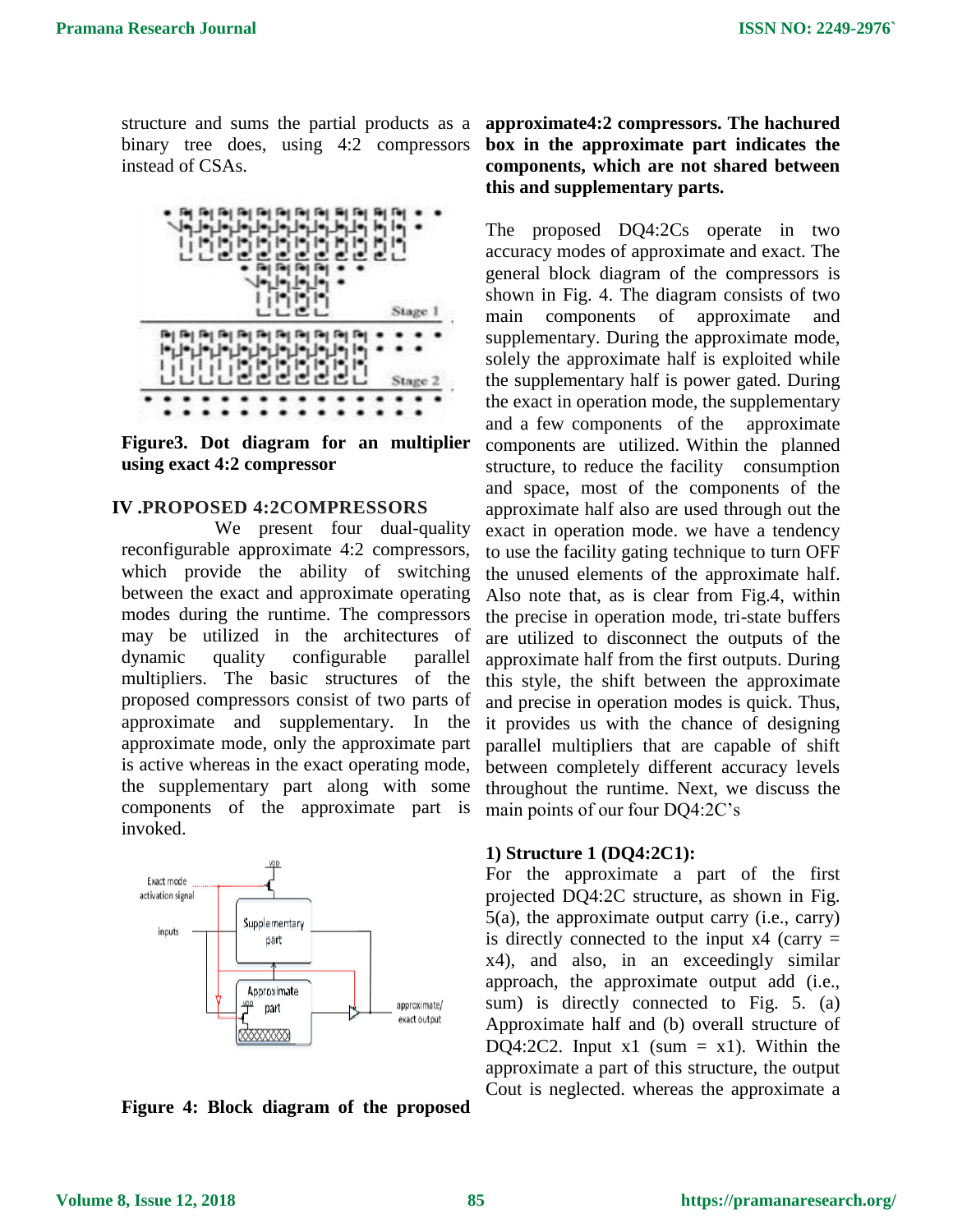part of this structure is significantly quick and low power, its error rate is large (62.5%).

The supplementary a part of this structure is a definite 4:2 Compressors. the structure of the projected structure is shown in Fig. 5(b). within the actual operative mode, the delay of this structure is concerning identical as that of the precise 4:2 compressors.



**Figure 5: (a) Approximate part and (b) overall structure of DQ4:2C1**

#### **2) Structure 2 (DQ4:2C2):**

Within the initial structure, while ignoring Cout simplified the interior structure of the reduction stage of the multiplication, its error was massive. Within the second structure, compared with the DQ4:2C1, the output Cout is generated by connecting it on to the input x3 within the approximate half. Fig. five shows theinterior structure of the approximate half and also the overall structure of DQ4:2C2. While the error rate of this structure is that the same as that of DQ4:2C1, namely, 62.5%, its relative error is lower.



**Figure 6: (a) Approximate part and (b) overall structure of DQ4:2C2.**

## **3) Structure3 (DQ4:2C3):**

The previous structures, in the approximate operative mode, had most power and delay reductionscompared with those of the precise compressor. In some applications, however, a better accuracy could also be needed. Within the third structure, the accuracy of the approximate operating mode is improved by increasing the complexness of the approximate half whose internal structure is shown in Fig. 7(a). During this structure, the accuracy of output ads is inflated. The same as DQ4:2C1, the approximate a part of this structure doesn't support output Cout.

The error rate of this structure, however, is reduced to five hundredth. The overall structure of DQ4:2C3 is shown in Fig. 7(b) where the supplementary half is embedded in an exceedingly red broken line rectangle.

Note that during this structure, the utilized NAND gate of the approximate half (denoted by a blue line rectangle) is not used throughout the precise operative mode. Hence, during this operative mode, we propose disconnecting provide voltage of this gate by mistreatment the power gating.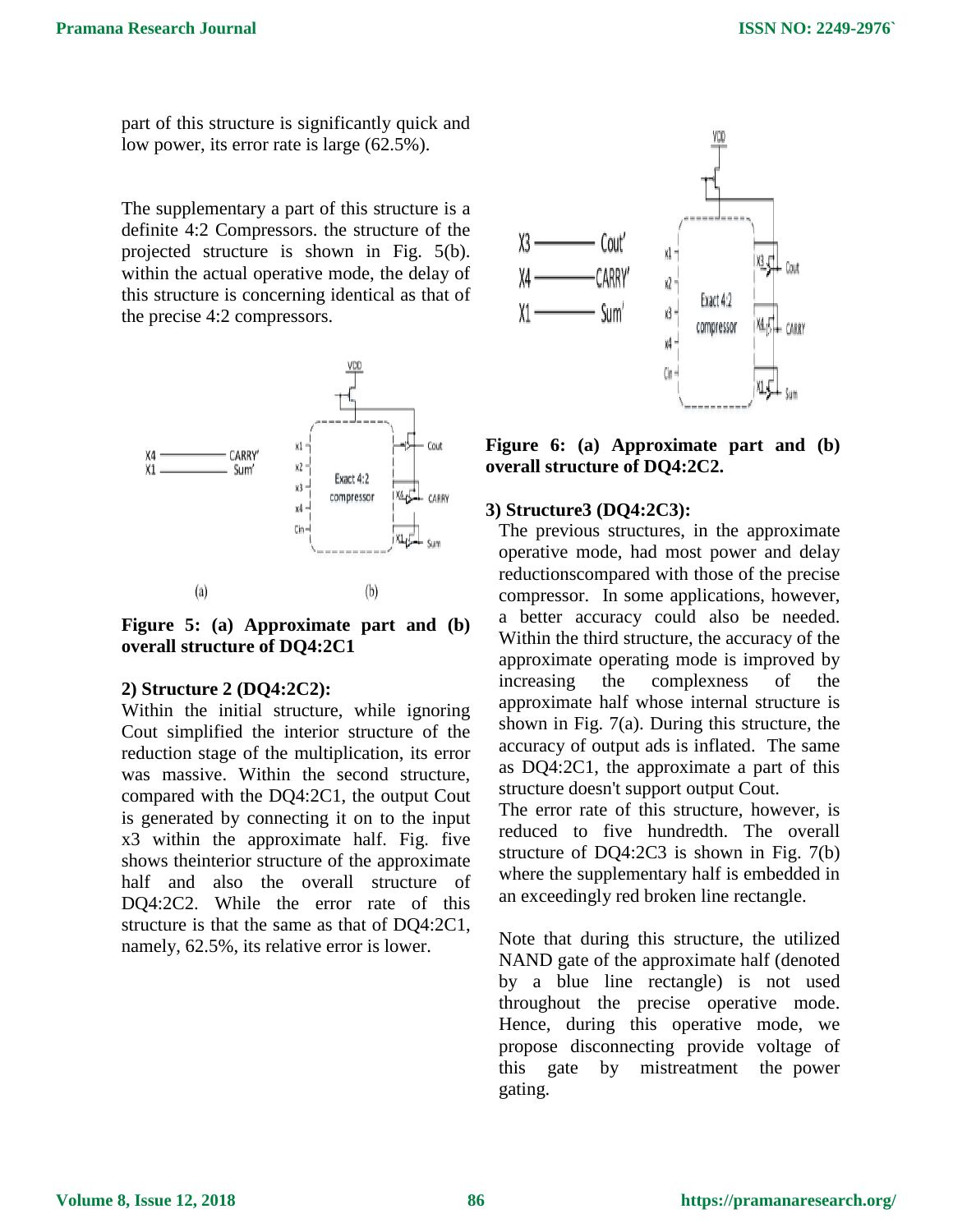

**Figure 7: (a) Approximate part of DQ4:2C3 and (b) overall structure of DQ4:2C3**

#### **4) Structure4 (DQ4:2C4):**

During this structure, we tend to improve the accuracy of the output carry compared there upon of DQ4:2C3 at the value of larger delay and power consumption wherever the error rate is reduced to 31.25%. The interior structure of the approximate half and therefore the overall structure of DQ4:2C4 are shown in Fig.8. The supplementary half is indicated by red dashed line rectangular whereas the gates of the approximate half, powered OFF throughout the precise Operational mode, are indicated by the blue line.





**Figure 8: (a) Approximate part of DQ4:2C4 and (b) overall structure of DQ4:2C4**

# **V.ACCURACY STUDY OF MULTIPLIER REALIZED BY THE PROPOSED COMPRESSORS**

In this section we are going to implement the proposed dual quality 4:2 compressors on 8 bit dadda multiplier. And we will observe how these designs reduce the power, delay, area of the multiplier circuits. Fig 9.Shows the reduction circuitry of 8-bit dadda multiplier.



# **Fig.9. Reduction circuitry of an 8-bit daddamutiplier.**

A proper combination of the proposed compressors may be utilized to achieve a better tradeoff between the accuracy and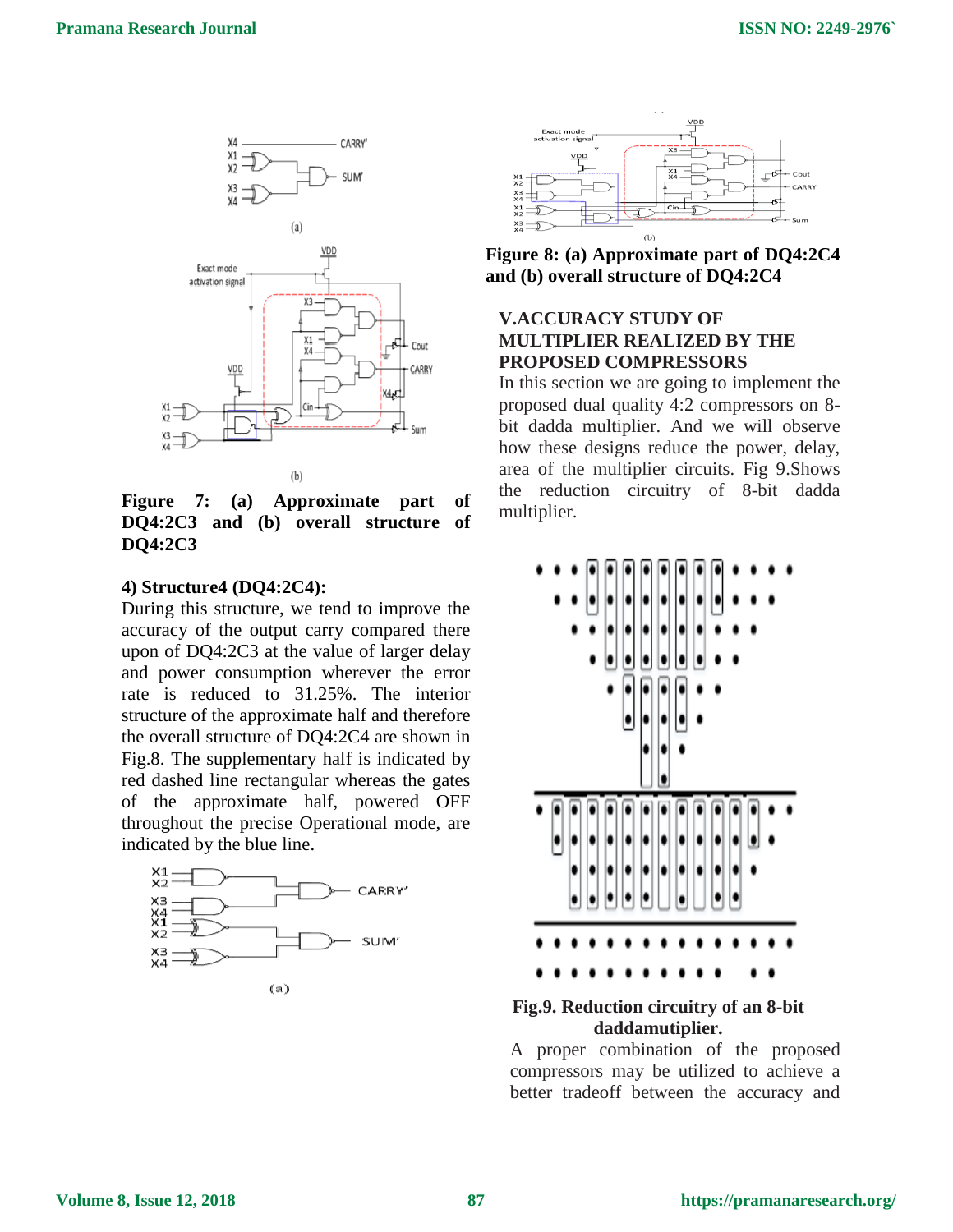design parameters. As an option, the use of both DQ4:2C1 and DQ4:2C4 for the LSB multipliers are compared based on different and MSB parts in the multiplication, accuracy and design parameters. Finally, all the studied approximate

respectively, is suggested here. The results for this multiplier are denoted by DQ4:2Cmixed. These multipliers are compared by the approximate Dadda multipliers implemented by two prior proposed approximate 4:2 compressors as well as the configurable multiplier. In addition, some state of- the-art approximate multiplier designs, which do not use approximate compressors, are considered. These multipliers include 32- **Fig .10 Top level block of DQ4 approximate.** bit unsigned ROBA (U-ROBA), SSM with a segment size 8 (SSM8), and DRUM with a segment size 6 (DRUM6). The general structure of the reduction circuitry in an 8 bit Dadda multiplier, which makes use of 4:2 compressors, is drawn in Fig.9.

## **V RESULTS AND DISCUSSION**

In this section, the investigation, which is performed by utilizing proposed dual quality 4:2 compressors in the Dadda structure, the design parameters of the multipliers are compared with those of the exact Dadda multiplier, approximate Dadda multipliers realized using the two approximate 4:2 compressors proposed in [14], and the approximate multiplier presented in [15]. Also, XILINX ISE 14.4design suite was used to synthesis and simulated the design . And the parameters of existing system were also taken as reference values in order to compare with the proposed design.

Next, the effectiveness of the proposed compressors in their exact operating mode utilized in the Dadda multiplier will be compared with that of the proposed approximate multiplier by [15] in the same. mode. To extract the design parameters of the multipliers, we employed using XLINX ISE on Spartan 3E FPGA family.





**Fig 11.RTL schematic of proposed dual quality 4:2 compressors implemented on Dadda multiplier**

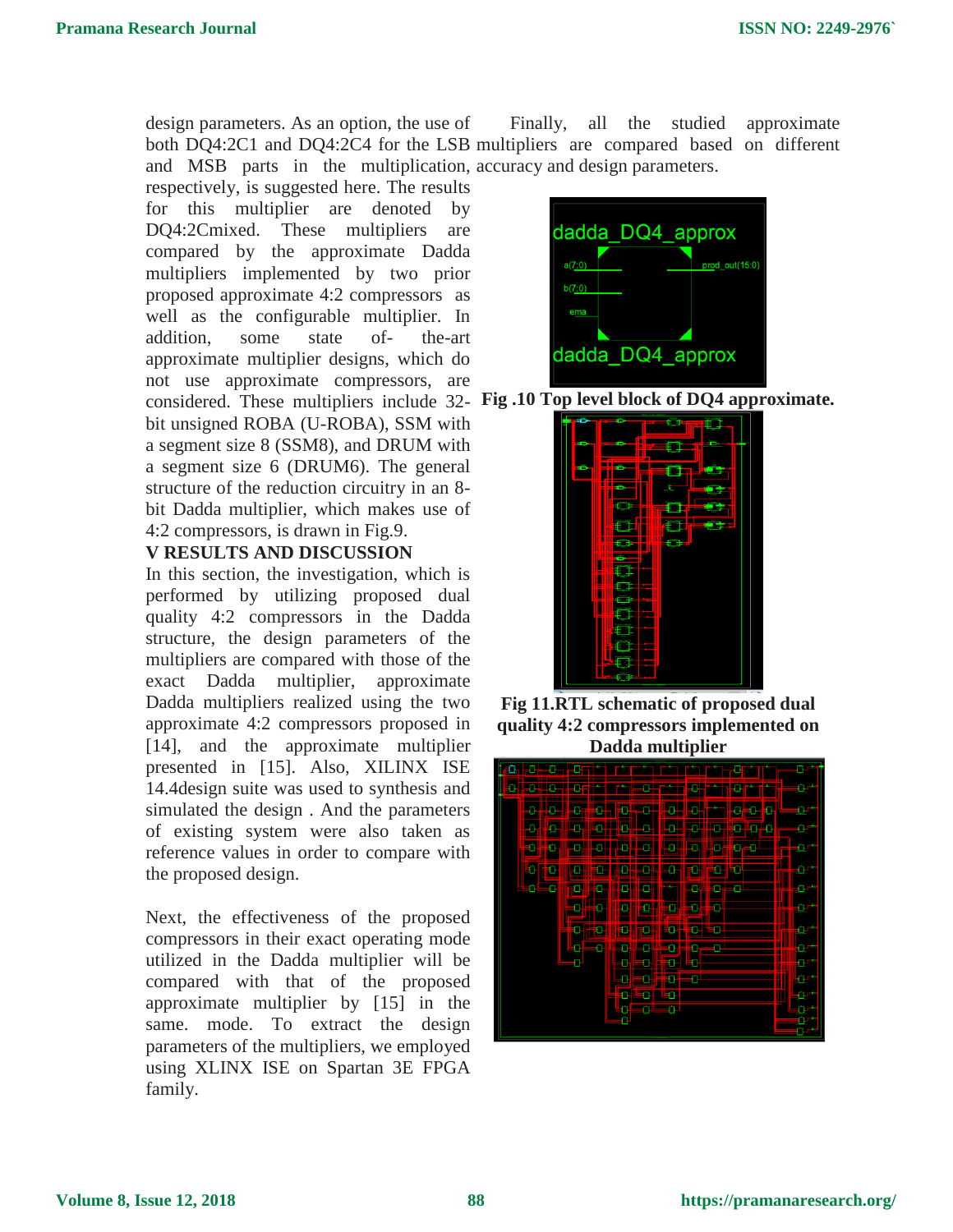**Fig 12.Technology schematic of proposed dual quality 4:2 compressors implemented on Dadda multiplier.**

| Device Utilization Summary (estimated values) |     |           |             |    |
|-----------------------------------------------|-----|-----------|-------------|----|
| Logic Utilization                             | Uxd | Available | Utilization |    |
| Number of Sices                               | Ø   | 147)      |             | ß  |
| Norber of 4 rout LUTs                         | U   | 299       |             | Ñ  |
| Number of horded 10Bs                         | 0   | Ö.        |             | Ø, |

**Fig 13.Design summary of proposed**  $\frac{1}{10}$  *Trans.* **dual quality 4:2c4 Compressors.**



**Fig.14Simulation result of proposed Approximate DQ4:2C4 compressorimplemented in 8 bit dada multiplier**

#### **VI.CONCLUSION**

In this project, we have a tendency to propose four DQ4:2Cs that had the flexibility of change between the exact and approximate operating modes. Within the approximate mode, these compressors provided higher speeds and lower power consumptions at the cost of lower accuracy. Every of those compressors had its own level of accuracy within the approximate mode moreover as different delays and powers within the approximate and exact modes. The proposed compressors are

implemented on structure of a 8-bit Dadda multiplier, to estimate the performance of the proposed compressors. Our studies disclosed that for the 8-bit multiplication, the projected compressors have lower delay and power consumption within the approximate mode compared with those of existing compressors.

#### *REFERENCES*

*[1] O. Akbari, M. Kamal, A. Afzali-Kusha, and M. Pedram, "RAP-CLA: A reconfigurable approximate carry look-ahead adder," IEEE Trans. Circuits Syst. II,ExpressBriefs,doi: 10.1109/TCSII.2016.2633307.* 

*[2] A. Sampson et al., "EnerJ: Approximate data types for safe and general low-power computation," in Proc. 32nd ACMSIGPLAN Conf. Program.Lang. Design Implement. (PLDI), 2011, pp. 164–174.* 

*[3] A. Raha, H. Jayakumar, and V. Raghunathan, "Inputbaseddynamic reconfiguration of approximate arithmetic units for video encoding,"IEEE Trans. Very Large Scale Integr. (VLSI) Syst., vol. 24, no. 3, pp. 846–857, May 2015.*

*[4] J. Joven et al., "QoS-driven reconfigurable parallel computing for NoC-based clustered MPSoCs," IEEE Trans. Ind.Informat., vol. 9, no. 3,pp. 1613–1624, Aug. 2013.* 

*[5] R. Ye, T. Wang, F. Yuan, R. Kumar, and Q. Xu, "On reconfigurationoriented approximate adder design and its application," in Proc. IEEE/ACM Int. Conf. Comput. Aided Design (ICCAD), Nov. 2013,pp. 48–54.* 

*[6] M. Shafique, W. Ahmad, R. Hafiz, and J. Henkel, "A low latency generic accuracy configurable adder," in Proc. 52ndACM/EDAC/IEEEDesignAutom. Conf. (DAC), Jun. 2015, pp. 1–6.*